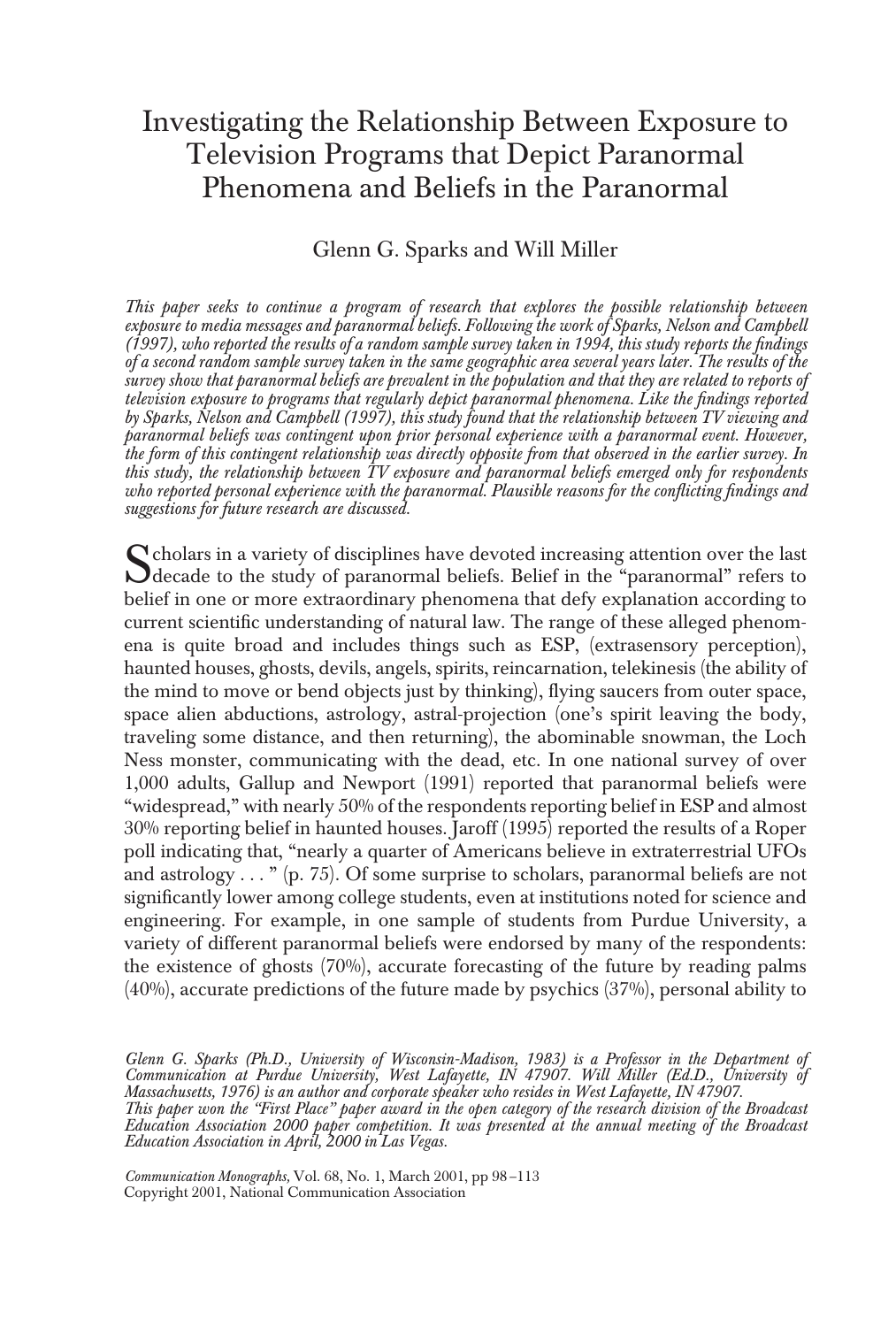use extra-sensory perception on occasion (44%), and astral-projection (30%) (Sparks, Hansen, & Shah, 1994).

The willingness of so many college students and adults to express belief in the paranormal has attracted attention from a number of different quarters (quarters that are more or less scholarly) and is usually treated with great concern. In a guest essay for *Time* (April 13, 1992), James Randi, a magician and skeptic who has a standing, unclaimed, offer of one million dollars for anyone who can demonstrate the reality of a paranormal event under test conditions, wrote:

Acceptance of nonsense as a harmless aberration can be dangerous to us. We live in a society that is enlarging the boundaries of knowledge at an unprecedented rate, and we cannot keep up with much more than a small portion of what is made available to us. To mix our data input with childish notions of magic and fantasy is to cripple our perception of the world around us. We must reach for the truth, not for the ghosts of dead absurdities. (p. 80)

Concerns like those articulated by Randi have led to the formation of groups dedicated to skepticism and debunking unsupported claims of the paranormal. One of the best known groups of this type is the Committee for the Scientific Investigation of Claims of the Paranormal (*CSICOP* ). This organization publishes the journal, *The Skeptical Inquirer,* which is devoted to updating readers on the latest paranormal claims and why they should be discounted. According to Paul Kurtz (1985), a member of the journal's editorial board, the purpose of this journal is to reveal the many "wishful" and "exaggerated" claims frequently made about paranormal events and to provide the public with the opportunity, "to learn about dissenting scientific studies . . . " (p. 357).

In addition to the literature published by skeptics, the mainstream academic community has devoted increasing attention to the study of paranormal beliefs as a phenomenon in its own right. Recent studies have linked belief in the paranormal to various personality types like authoritarianism (Heard & Vyse, 1999) and external locus of control (Groth-Marnat & Pegden, 1998) as well as to psychological disturbances like schizophrenia (Thalbourne, 1994) and delusional fears (Lange, 1999). Some scholars have also studied paranormal beliefs in the context of expressing concern for the development of critical thinking skills among college students (Morgan & Morgan, 1998).

Among scholars and skeptics, there is a common assumption that the mass media should take a major responsibility for the fact that so many people seem to accept paranormal claims uncritically. The rhetoric of Randi (1992) is quite typical when he wrote that the reason for the prevalence of "absurd beliefs" among the populaces of every culture "... is to be found in the uncritical acceptance and promotion of these notions by the media . . . " (p. 80). Other scholars echo Randi's proclamation (Feder, 1984; Kurtz, 1985). Kurtz (1985) called attention to the, "dominant influence of the media in forming [paranormal] attitudes and beliefs," and charged that the media often "behave totally irresponsibly in treating 'paranormal' occurrences" (pp. 359– 360). Feder (1984) blamed the media for the problems faced by archaeologists in their attempts to overcome the many reports of "unverified claims." In a recent analysis of a program in the "Science Frontiers" series that appeared on *The Learning Channel,* Maione (1998) wrote that:

Programs on major TV networks often present a misleading account of the scientific status of paranormal claims by failing to fairly present the skeptical side of the story...A program that misrepresents the evidence for a particular claim is bad, but one that misrepresents the scientific method in doing so is many times worse. (p. 21)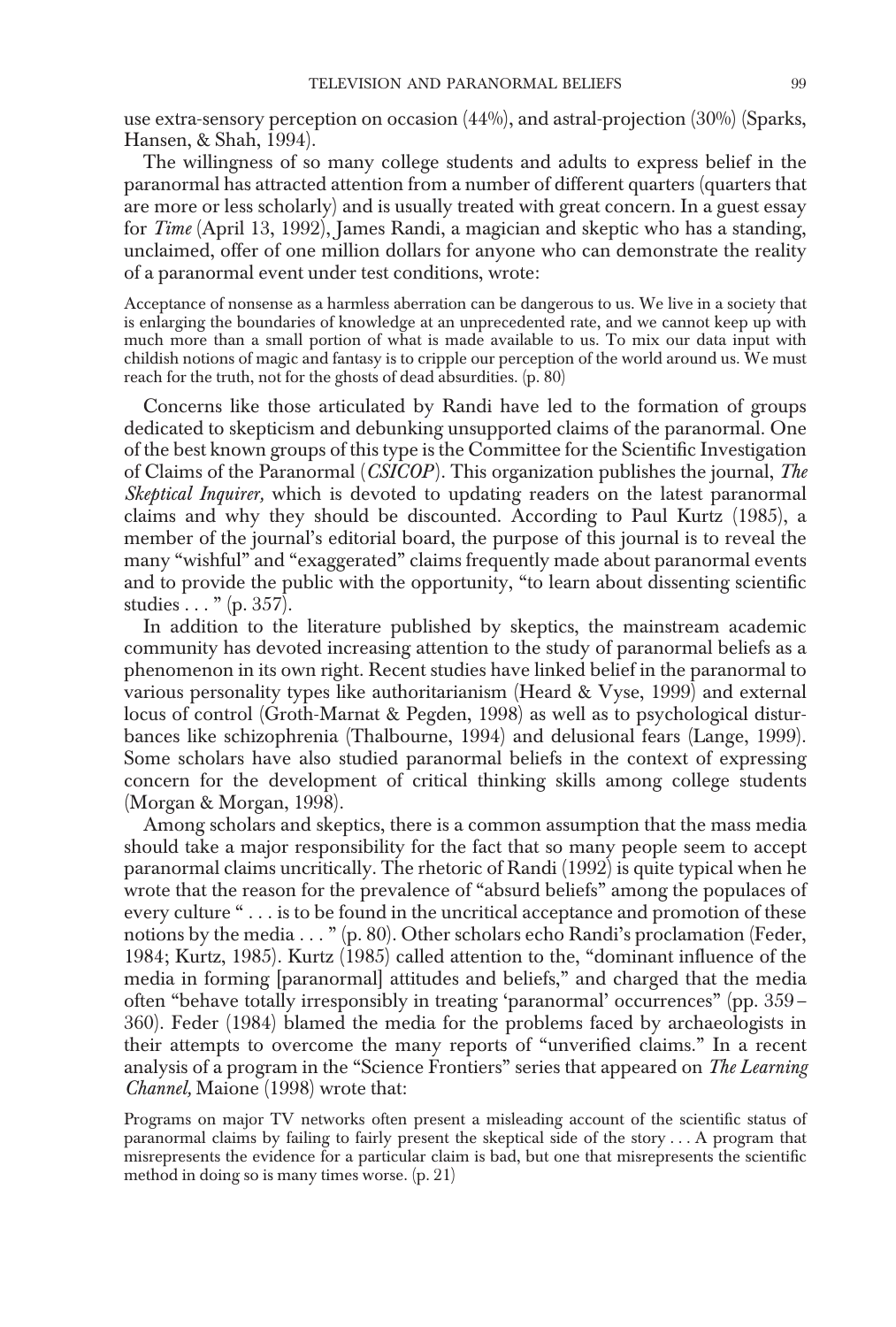The program that drew Maione's wrath was one titled, "Put to the Test" and it purported to investigate paranormal claims in an objective fashion.

The scholarly analysis of media responsibility for widespread paranormal belief is predicated on the assumption that media messages about the paranormal have direct effects on consumers of those messages. Maller and Lundeen expressed this view as early as 1932, but it appears to have gained many more adherents after the explosive growth of TV in the 1950s. Until very recently, the empirical evidence for the claim of media influence on paranormal beliefs was almost nonexistent. A few researchers reported results from surveys that indicated a tendency for respondents to cite media stories as the primary reason for their belief in some paranormal claims (Alcock, 1981; Evans, 1973). And apparently, as many as fifty newspaper editors including ones from *The Los Angeles Times* and *The Indianapolis Star* believe that their daily horoscope columns might influence readers to believe in the accuracy of astrological forecasts. These editors are among the few that publish disclaimers next to the daily horoscope column (B. Karr, personal communication, April, 1993; also see Gersh, 1987).

The lack of empirical evidence to support the claim that media messages about the paranormal influence paranormal beliefs is a state of affairs that holds considerable potential to embarrass the scientific and skeptical community. Consider the fact that while simultaneously blaming the media for promoting unproven ideas about the paranormal, many scientists, philosophers and skeptics have little empirical evidence to cite for their own claim of media impact in this domain. Avoiding this potential embarrassment certainly constitutes a major practical reason for scholars to take up rigorous study of the relationship between media exposure to messages about the paranormal and paranormal beliefs. In addition to this practical reason, there are obvious theoretical reasons for such investigation. While the literature on television's impact is dense with studies on media violence (see National Television Violence Study, 1997), this density has produced gaps in understanding other kinds of media effects. Recent movies like *The Sixth Sense, Ghost, Dogma,* and *The Blair Witch Project* combined with a 1999 prime-time TV alignment that includes such programs as *Roswell, Charmed, Touched by an Angel, Buffy the Vampire Slayer,* and *Unsolved Mysteries,* suggests that the prevalence of paranormal media content far surpasses what might be expected in the scholarly literature regarding our understanding of how such presentations affect audiences. Moreover, investigating this area may lend insight into how individual members of the audience use this type of media in their overall diet of entertainment.

Earlier in this decade, Sparks, Hansen and Shah (1994) published the first study in a line of investigations (see Sparks, 1998) about the relationship between exposure to paranormal media and paranormal beliefs. In a laboratory experiment, these authors manipulated the nature of a disclaimer that was presented before subjects viewed the program, *Beyond Reality.* This program appeared regularly on the USA network along with the claim at the outset that the scenes depicted in the show were based on actual reports. Subjects in the study who heard disclaimers that emphasized the fictional or impossible nature of the show's content were significantly less likely to endorse paranormal beliefs after the program than subjects who heard no disclaimer at all. In a second experiment, Sparks, Sparks, & Gray (1995) found that subjects who viewed a program depicting UFOs (unidentified flying objects) tended to increase their belief in the existence of UFOs from outer space. A third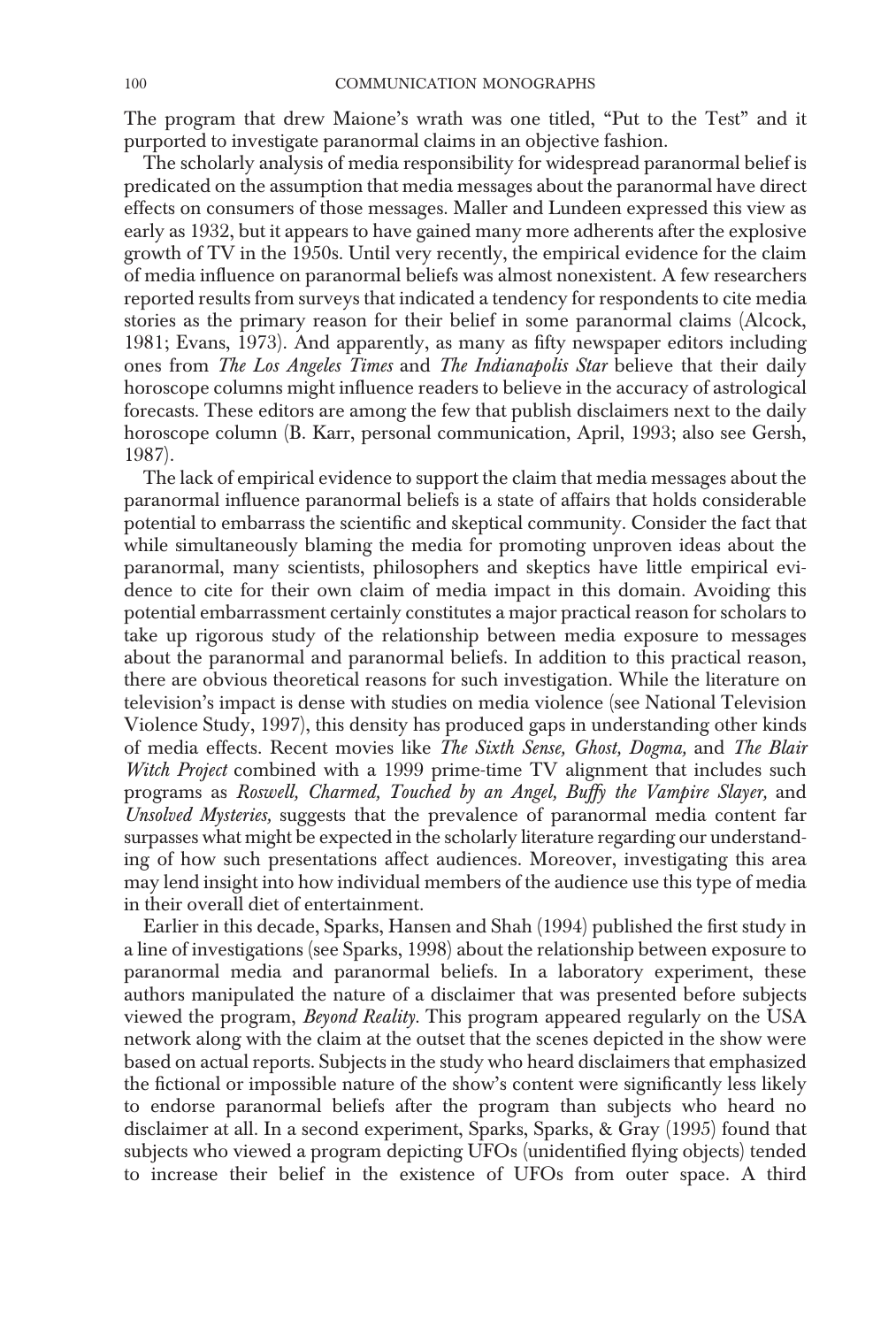experiment (Sparks, Pellechia, & Irvine, 1998) exposed subjects to one of two different segments from a news program about UFOs. The segments differed according to the extent to which a scientific authority challenged the view that the alleged flying saucers were actually visitors from outer space. Subjects who viewed the story that included the challenge from scientific authority decreased their beliefs in UFOs; subjects who viewed the story that included no such challenge increased their beliefs. A fourth experiment (Sparks & Pellechia, 1997) investigated the role of a scientific authority in a magazine story about UFOs. Once again, the results showed that subjects expressed different UFO beliefs depending upon whether or not a scientist endorsed the existence of UFOs.

In addition to this small group of experiments, Sparks, Nelson, and Campbell (1997) reported the findings from a random sample survey of 120 respondents living in a mid-sized city in the Midwest. Their results showed that, as predicted, there was a significant relationship between exposure to TV programs that featured paranormal content and paranormal beliefs. These authors had predicted that in accord with the "resonance" hypothesis from cultivation theory (Gerbner, Gross, Morgan, & Signorielli, 1994), the relationship between TV exposure involving the paranormal and belief in the paranormal should be more likely among respondents who reported having a personal experience with the paranormal. According to the theory, resonance results when media consumers get a "double-dose" of the same message—media consumption and personal experience both communicate the same reality. In such a case, the influence of the media message is thought to be even greater. However, Sparks et al. found no evidence for resonance in their study. In fact, the exact opposite finding emerged. The relationship between media exposure to the paranormal and paranormal beliefs was present only among respondents who reported that they had never had a paranormal experience.

In this paper, we were interested in continuing the investigation of potential media impact on paranormal beliefs by extending the available survey data on this topic. Following Sparks, et al. (1997), we examined the relationship between television exposure and paranormal beliefs through a larger random-sample telephone survey in the same mid-sized city in the Midwest. Of course, the survey method does not permit definitive statements about *causal* relationships, but it does permit generalization beyond a small sample and enables insight about the prevalence of paranormal beliefs and their relationship to TV consumption. In this case, we proceeded with the present study for two primary reasons. First, we were particularly interested in revisiting the resonance hypothesis in order to see if the earlier disconfirmation could be replicated. Such a study seems to be called for given the fact that evidence for the resonance hypothesis has appeared in other areas of investigation and there appears to be a clear theoretical rationale for its support in the study by Sparks, et al. (1997). Second, the study of the relationship between media consumption and paranormal beliefs is a fledgling line of investigation. Even a single replication of results from an existing survey goes a considerable distance in building confidence that the initial results are not statistical anomalies.

Given our interest in carrying out a replication of the earlier survey by Sparks et al. (1997), our general theoretical approach to this study, like that of the prior survey, calls upon the theory of media cultivation. According to this perspective, exposure to TV programming presents a particular reality about the world that is gradually adopted by viewers as an accurate representation of the world (Gerbner, Gross,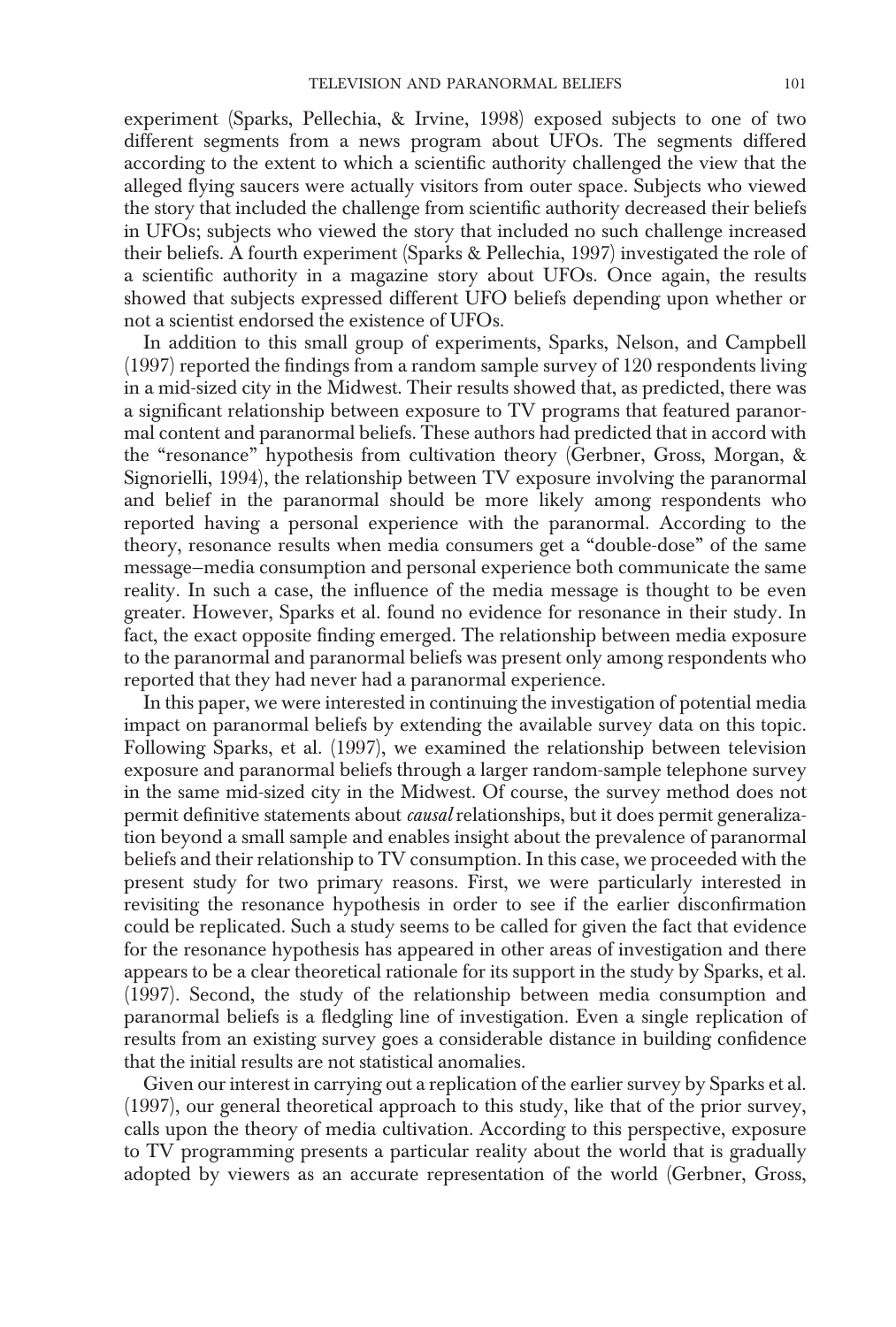Morgan, & Signorielli, 1986; Ogles, 1987). One of the criticisms of cultivation theory is that the particular mechanisms that might be responsible for the effect are not well specified or understood (see Hawkins, Pingree, & Adler, 1987). This weakness has encouraged some scholars to offer various explanations that go beyond Gerbner's original formulation, but might provide some plausible insights about how cultivation might work. For example, Ogles & Hoffner (1987) relied upon the notion of an "availability heuristic" (Tversky & Kahneman, 1973) in offering an explanation for media cultivation. The essence of this idea is that when viewers are called upon to make judgments about the real world, they draw heavily upon whatever is readily available in their memory that might be relevant to the judgment. Heavy and recent exposure to TV programs constitutes one likely source of information for viewers to incorporate in their judgments [Shrum (1996) tests this idea in the context of media cultivation]. As noted by Sparks, et al. (1997), a number of studies support the idea that people are more likely to accept something as true when they are exposed to the idea repeatedly (Arkes, Hackett, & Boehm, 1989; Bacon, 1979; Begg, Anas, & Farinacci, 1992; Begg & Armour, 1991; Hasher, Goldstein, & Toppino, 1977; Schwartz, 1982). Zaragoza and Mitchell (1996) go even farther in noting that the actual truth of the repeated statements appears to be irrelevant to their acceptance. Mere repetition leads to more acceptance. If this is the case, following Sparks, et al. (1997), it seems reasonable to expect that viewers who see repeated depictions of the paranormal on television might be influenced by these depictions in situations where they are called upon to express judgments about the reality of paranormal phenomena. Of course, this theoretical orientation assumes that exposure to TV will result in repeated exposure to paranormal depictions. While there appear to be no content analyses in the literature to substantiate this assumption, there is little question upon examining the TV schedule (see title mentioned earlier) that paranormal depictions show up in abundance. It is also the case that Hollywood producers generally acknowledge that the writer's strike in the 1980's produced a heavy reliance on "reality" television, which led inevitably to more frequent presentations of UFO sightings, psychics, and the like [R. Kiviat, personal communication, November 9,  $1999$ <sup>1</sup>. Data from systematic content analyses would be a welcome addition to this literature.

In proceeding with the present study, our first expectation about the results of the survey followed Sparks, et al. (1997) and is supported by the literature reviewed to this point:

*H1*: Television viewing (particularly viewing of programs that contain paranormal events) will be positively correlated with the tendency to endorse beliefs in paranormal phenomena.

If this correlation did emerge, it need not indicate the presence of a media effect. Instead, it might indicate that individuals who tend to believe in the paranormal tend to seek out exposure to media containing these themes. Of course, the possibility of a reciprocal relationship between the two variables is also possible.

In the light of Sparks et al.'s (1997) failure to find evidence for the resonance hypothesis, in addition to H1, we had posed a research question:

*RQ1:* Would any relationship between television exposure and paranormal beliefs be stronger for individuals who report that they have had some personal life experience with paranormal events?

It seems clear that cultivation theory would predict such a finding, but the first survey to test this notion failed to uncover support for the idea.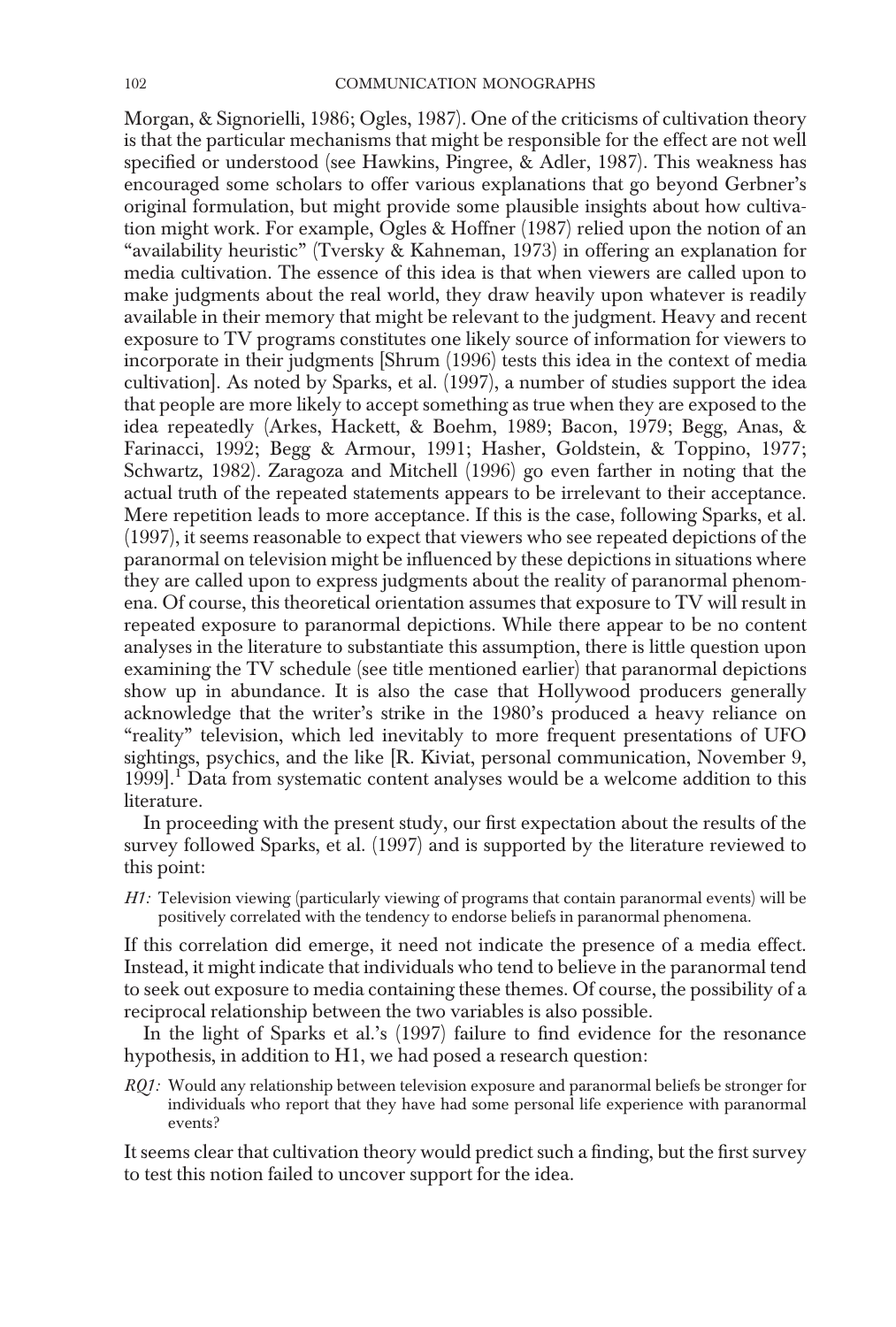Finally, we were generally interested in the impact of demographic variables, if any, on the relationship between TV exposure and paranormal beliefs. This lead to the formulation of a second research question:

*RQ2:* What impact do demographic variables like age, sex, income, education and religious belief have on the relationship between TV exposure and paranormal beliefs?

# Method

#### *Respondents*

Using randomly selected pages from the city phone directory, followed by randomly selected numbers from those pages, 200 telephone interviews were completed during the Fall of 1997 in a medium-sized city in the Midwest (males:  $n =$ 93; females:  $n = 102$ <sup>2</sup>. The interviewers were members of an advanced undergraduate course in mass communication theory. Each interviewer was trained in two sessions by the authors and sample interviews were conducted to heighten standardized procedures across the interviewers. In total, 284 individuals were contacted and 84 refused to participate (final response rate  $= 70\%$ ). The interviews took about 15-minutes to complete. All respondents were screened at the outset of the conversation to assure that they were at least 18 years of age.

#### *Measurement*

*Television viewing habits.* Following procedures used in past studies of this type (Sparks & Ogles, 1990; Sparks, et al. 1997), respondents were asked to estimate the amount of time they spent watching television. Respondents were asked to estimate the total number of hours of television they watched on an average weekday, an average Saturday, and an average Sunday. The weekday total was multiplied by five and added to the two weekend day totals to yield an average viewing time for the week in hours.

Respondents were also asked about their exposure to several specific programs that routinely feature paranormal themes: *Unsolved Mysteries, Sightings, The X-Files, Early Edition, Psychic Friends, Beyond the Paranormal Borderline, Touched By an Angel, Profiler,* and *Millennium.* For each of these programs, they were asked to report if they had ever viewed the program. If a respondent indicated that he/she had seen the program before, a follow-up question asked for an estimate of how many times the program had been seen. The categories for this estimate were: "1–2 times", "3–5 times", "6–10 times", and "over 10 times". These categories were provided as a convenient way for respondents to estimate the number of times the program had been viewed. For purposes of coding and data analysis, the maximum number in each category was recorded as the response and the variable was treated as a ratio level variable. Responses in the maximum category were coded as "11."

*Paranormal beliefs.* For purposes of comparison, the same twenty-item scale employed by Sparks, et al. (1997) was used to assess respondents' paranormal beliefs. This measure was based on other measures that have appeared in the literature but sought to improve on a number of problems with question wording and ambiguous referents (see Jones, Russell, and Nickel, 1977; Tobacyk & Milford, 1983). The measure assesses paranormal belief in ten different areas: 1) UFOs and space aliens, 2) astral-projection, 3) extrasensory perception (ESP), 4) astrology or the use of horoscopes, 5) supernatural physical healing, 6) palm reading, 7) ghosts or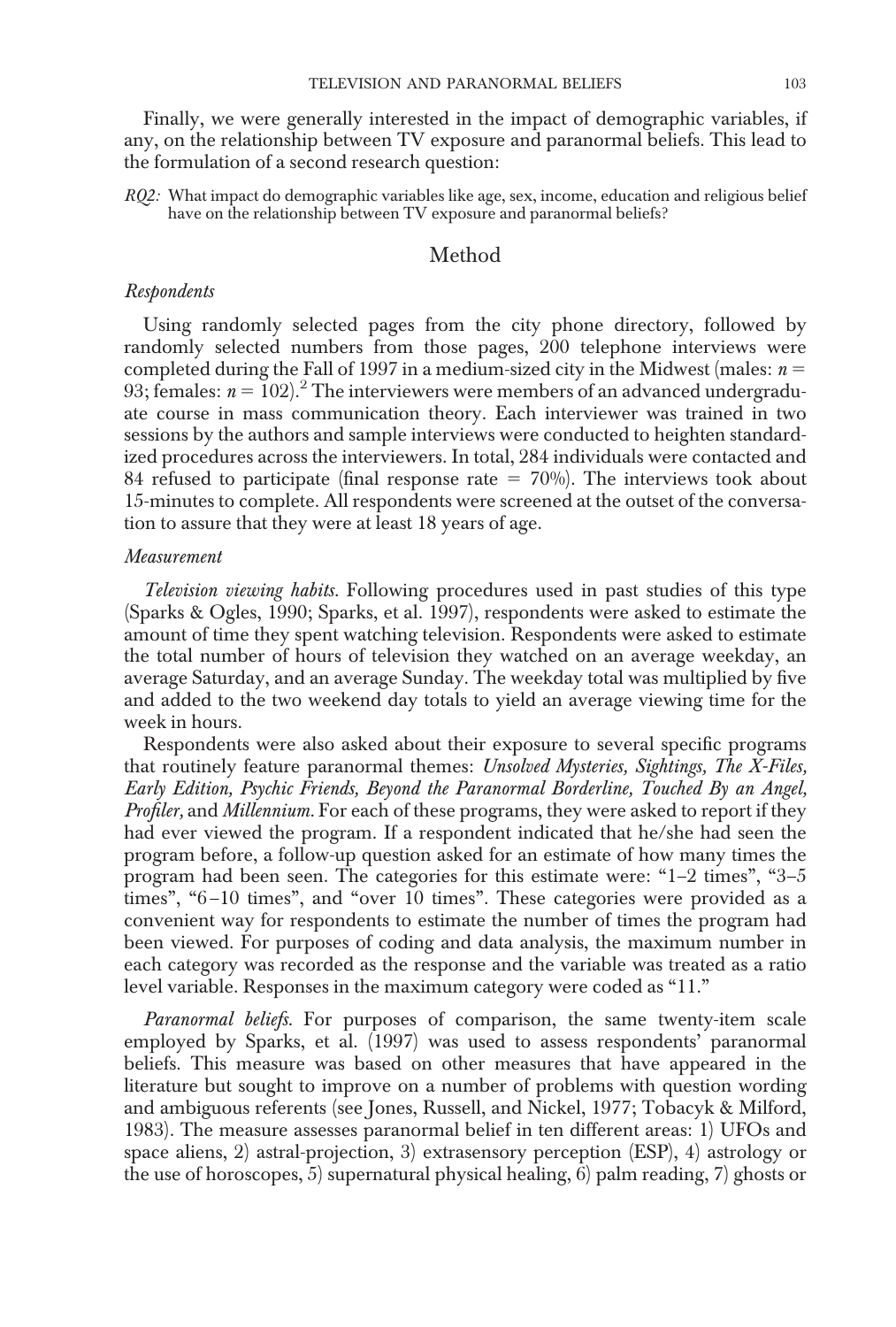haunted houses, 8) prophetic dreams, 9) telekinesis or moving objects just by thinking, and 10) general psychic powers (e.g., precognition, and the ability to know the location of a crime scene only from objects belonging to the victim). Interviewers asked respondents to listen to each belief statement, and to respond by indicating that they either agreed with the statement, disagreed with the statement, or were uncertain about the extent to which they either agreed or disagreed. Responses were coded for each item such that belief in the paranormal was coded as "2", uncertainty was coded as "1", and disbelief was coded as "0". Consequently, scores on the measure could range from "0" to "40" with higher scores indicating greater belief in the paranormal.<sup>3</sup> Two items were included on the measure for each of the ten areas listed above. One of these items was worded so that agreement reflected belief in the paranormal; the other was worded so that agreement reflected disbelief. These latter items were recoded so that high scores on the 20-item measure reflected the tendency to believe in paranormal phenomena. The complete 20-item measure along with the percentages of respondents who either agreed or disagreed with the items appears in Table 1. The items were presented in the order that they appear in the table, which was determined by random selection.

*Paranormal experiences.* At the end of the survey, respondents were asked if they had ever experienced anything that fell outside the realm of normal experience. Several examples were given to provide a context for this question when the interviewer said: "For example, some people say they've encountered ghosts or flying saucers, while others may claim that they've caught a glimpse of the future before it occurred. These events might be called paranormal. Has anything like this ever happened to you?" Responses of "yes" were coded with "1" and responses of "no" were coded as "0".

*Demographic variables.* Respondents were also asked to provide general demographic information, including their age, sex, level of education, income level, intensity of religious belief (scale of "1" to "10" with "10" being most intense) and whether or not they typically attended a weekly religious service. Responses of "yes" were coded with "1" and responses of "no" were as "0".

# Results

# *Prevalence of Paranormal Beliefs*

Table 1 displays the percentages of respondents who either agreed, disagreed, or were undecided about each item. These data show that belief in paranormal phenomena are quite common. For example, just under 50% of the respondents indicated a belief in ghosts. Nearly one-third of the respondents reported that sometimes they had been able to read another person's mind through extrasensory perception (ESP). Nearly 45% of the respondents believed in UFOs from outer space, and just under one-fifth of the respondents believed that some people could bend metal just by thinking. These results parallel those reported by Gallup and Newport (1991) in a random sample of Americans. They are also consistent with data reported from a convenience sample of college students (Sparks, Hansen, & Shah, 1994). Overall, these data provide a replication of the survey findings from Sparks, et al. (1997). The associated percentages for each item were very close to the results reported in their study and in most cases did not differ by more than what might be expected as a result of sampling error  $(95\%$  confidence interval is  $\pm 6.9\%$ ).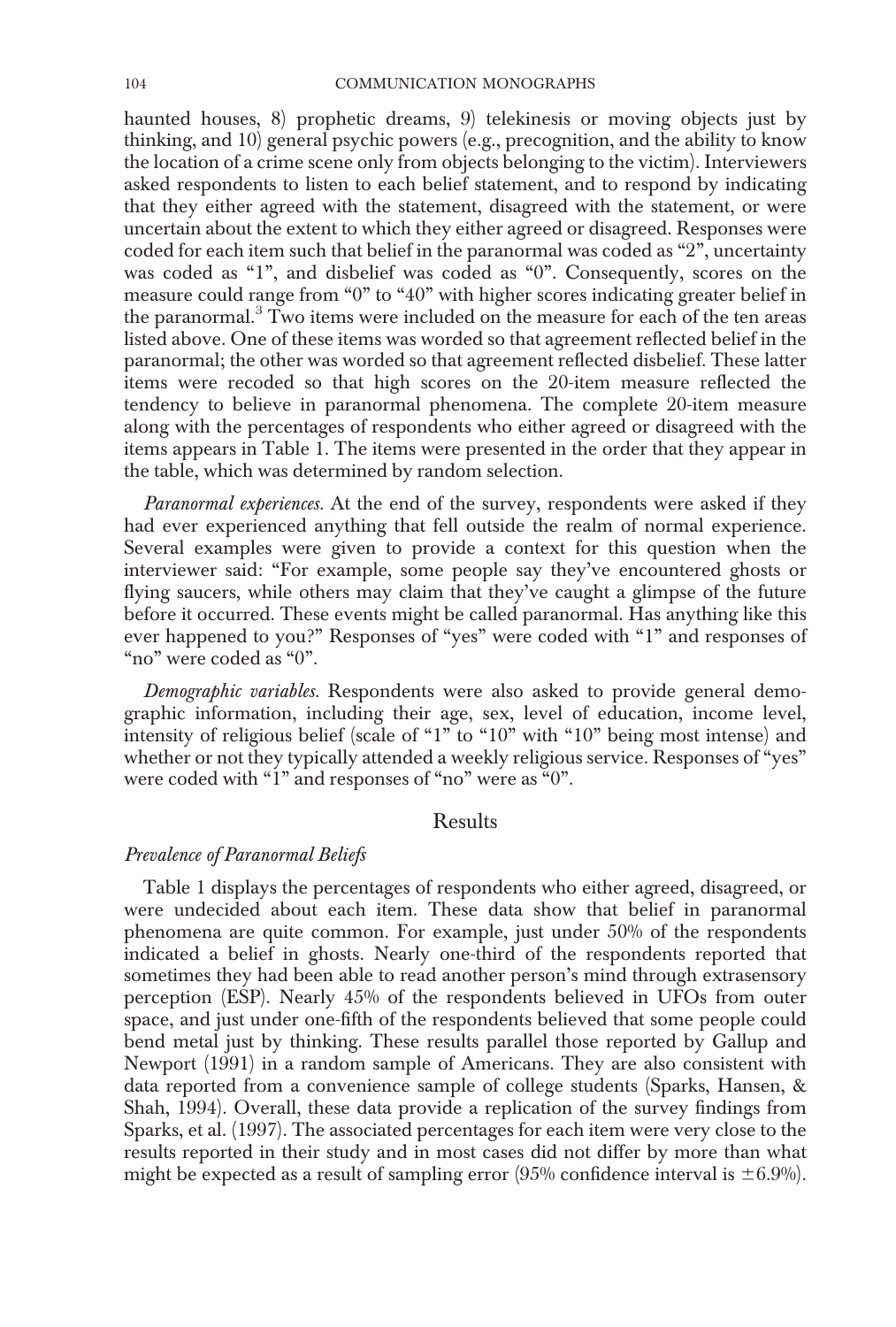#### TABLE 1

PERCENTAGES OF RESPONDENTS INDICATING AGREEMENT, DISAGREEMENT, OR UNCERTAINTY ABOUT PARANORMAL BELIEFS ITEM

|                                                                                                                                                                                                                   | Agree          | Undecided      | Disagree         |
|-------------------------------------------------------------------------------------------------------------------------------------------------------------------------------------------------------------------|----------------|----------------|------------------|
| Daily horoscopes that appear in the newspapers<br>DO NOT provide accurate information about                                                                                                                       |                |                |                  |
| a person's life $\dots\dots\dots\dots\dots\dots\dots\dots\dots\dots\dots$<br>Some people are able to levitate or lift objects                                                                                     | 81.5%          | $9.5\%$        | $9.0\%**$        |
| I do NOT believe that there is any such thing as                                                                                                                                                                  | 18.5%          | 14.0%          | 67.5%            |
| I believe that sometimes I can tell what another                                                                                                                                                                  | 37.5%          | 21.0%          | $41.5\%$ **      |
| person is thinking through ESP or<br>extrasensory perception<br>No one can really tell about other people's lives                                                                                                 | 32.5%          | $7.0\%$        | 60.0%            |
| just from looking at the lines on the palms of<br>their hands $\ldots \ldots \ldots \ldots \ldots \ldots \ldots \ldots \ldots$<br>Some people have the power of                                                   | 68.5%          | 14.5%          | $16.5\%$ **      |
| astral-projection, that is they can willingly<br>leave their body for short periods of time to<br>travel to another part of the Universe and then                                                                 |                |                |                  |
| I do NOT believe that anyone really has psychic                                                                                                                                                                   | $7.5\%$        | 16.0%          | 76.0%            |
| I believe that some people have a special gift to                                                                                                                                                                 | 41.0%          | 15.0%          | 44.0%**          |
| heal other people simply by touching them $\dots$<br>Some people claim that they have had dreams<br>about future events that actually come true,<br>but I believe that these cases are simply                     | 22.5%          | 16.0%          | 61.5%            |
| I believe that some people have actually seen                                                                                                                                                                     | 43.0%          | 15.0%          | 42.0%**          |
| flying saucers that come from outer space $\dots$<br>No one can bend metal just by thinking about it<br>Astrology, or the use of horoscopes, has been<br>proven to be valid for finding out the best              | 34.0%<br>72.5% | 23.0%<br>13.0% | 42.5%<br>14.0%** |
| ways in which people should act in their daily                                                                                                                                                                    | 7.0%           | 18.5%          | 73.5%            |
| I don't think ESP or extrasensory perception is<br>possible                                                                                                                                                       | 39.0%          | 19.5%          | $41.0\%**$       |
| I believe that some people have actually seen                                                                                                                                                                     | $45.5\%$       | 16.5%          | 37.0%            |
| I DO NOT believe that astral-projection is<br>possible<br>Some people can really tell the future about<br>another person's life just by reading the palm                                                          | 64.0%          | 17.5%          | $17.0\%**$       |
| of their hand<br>I DO NOT believe that there has ever been a<br>case where another human being has been                                                                                                           | 8.0%           | 15.0%          | 75.5%            |
| captured by a space alien $\dots\dots\dots\dots\dots$<br>Some people have a special gift that enables                                                                                                             | 58.0%          | 22.5%          | $18.5\%**$       |
| them to see things in the future that have not<br>Anyone who claims that he/she can heal other                                                                                                                    | 44.0%          | 16.0%          | 39.0%            |
| people just by touching them is either lying or<br>badly mistaken<br>There are some people who have a special<br>ability to help the police solve crimes because<br>they can psychically receive information just | 57.5%          | 16.5%          | $25.0\%**$       |
| by touching objects that belong to the crime                                                                                                                                                                      | 35.5%          | 19.0%          | 45.0%            |

*Note.* Percentages are based on 200 respondents for each item. Items marked with \*\* indicate that disagreement implies belief in the paranormal phenomenon. For unmarked items, agreement implies belief in the paranormal phenomenon.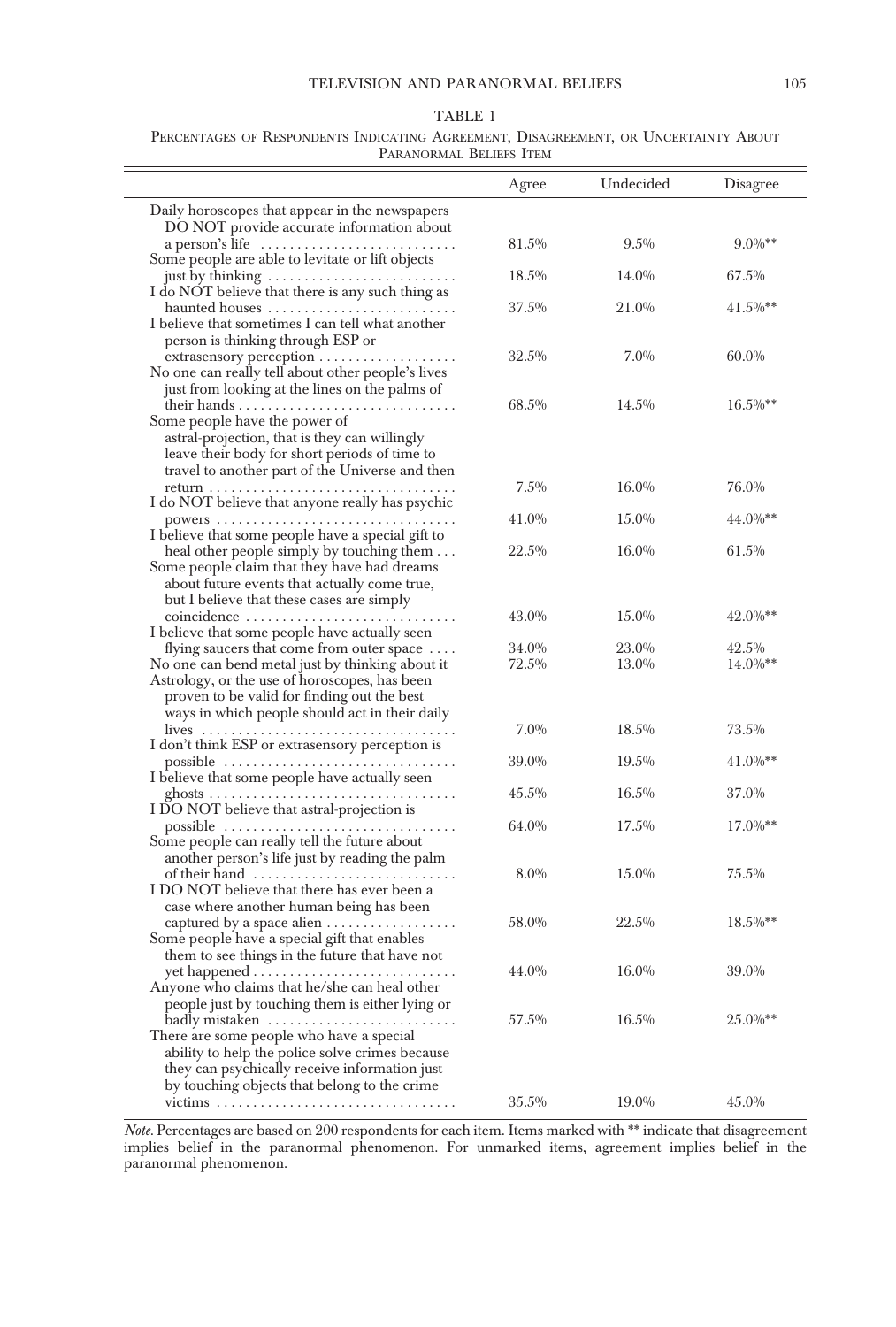#### *The Measure of Paranormal Beliefs*

After recoding the items that were negatively worded, we combined the scores across the 20 items of paranormal beliefs to form an additive index. Cronbach's alpha on this index was .88. Evidence for the measure's validity is indicated by the fact that it was significantly correlated with the tendency for respondents to report that they had experienced a paranormal event in their own life  $[r = .46, n = 190; p <$ .001]. Sparks, et al. (1997) found the same correlation  $(r = .47)$  in their study. In order to determine if the structure of this measure was multi-dimensional, the 20 items were submitted to a maximum likelihood factor analysis with varimax rotation. As observed by Sparks, et al. (1997), five factors emerged initially from this analysis with eigenvalues greater than 1.0. However, in this case, the first factor accounted for 30% of the variance and none of the remaining factors accounted for at least 10% of the variance. Moreover, the items loading on this first factor were not easily interpretable and the reliability of an additive index consisting of these items (.60) failed to meet the conventional minimum established for alpha (.70). Consequently, we decided to employ the entire 20-item measure as our main measure of paranormal beliefs. It should be noted that the results of the factor analysis do diverge somewhat from those obtained by Sparks, et al. (1997), who found an interpretable, two-factor solution for this measure, both of which formed reliable sub-scales.

#### *The Measures of Television Viewing*

Two measures of viewing were constructed from the responses. The first measure was a "total viewing" measure in hours-per-week and is described above. Only six respondents in the sample (3%) reported viewing no television at all during a typical week. At the other extreme, one viewer reported viewing 74-hours of TV during a typical week  $(10+$  hours per day). The median number of hours viewed per week was 18, or about 2–3 hours-per-day. A second viewing measure was designed to assess viewing of programs that were known to feature paranormal phenomena regularly. The number of times that respondents indicated seeing each of the programs was summed together to form a total measure for paranormal programming.

#### *Testing the Hypothesis and Research Questions*

In order to test the first hypothesis, we initially computed correlations between the measures of TV viewing and the measure of paranormal beliefs. The measure of total TV viewing was significantly correlated with paranormal beliefs  $\vert r(190) = .19$ ,  $p < .01$ ]. Consistent with H1's prediction that this relationship should be more likely for the viewing of paranormal TV programs, we found that the measure of paranormal TV viewing was significantly correlated with paranormal beliefs  $\vert r(191) \vert =$  $.31, p \lt 0.001$ . Since the second research question sought information about the impact of demographic variables on the relationship between TV exposure and paranormal beliefs, we ran two regression equations to explore this issue—one for each of the two viewing measures. The independent variables for each equation were identical. Age, sex, income, education, weekly attendance at a religious service, and intensity of religious belief were all entered into the equation in a single block. This was followed by entering, in respective equations, either the total TV viewing measure, or the measure of paranormal viewing. This permitted us to examine how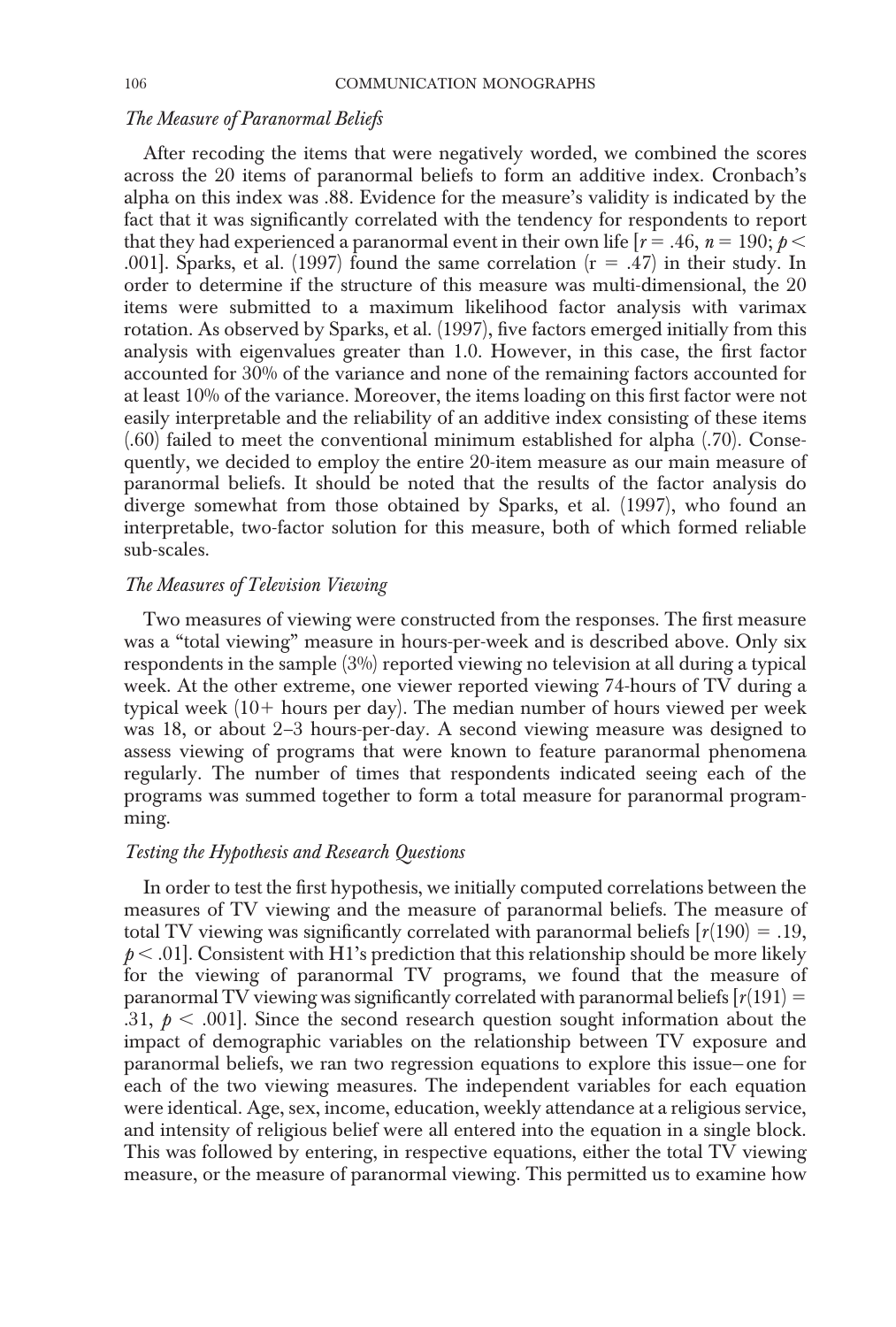| Variables Entered                                                                                          | Multiple R | $R^2$ | Beta                                                               |
|------------------------------------------------------------------------------------------------------------|------------|-------|--------------------------------------------------------------------|
| Step 1:<br>Age.<br>Sex<br>Income<br>Education<br>Weekly Religious Service<br>Intensity of Religious Belief | .40        | .16   | $-.06$<br>$.17*(p<.05)$<br>.07<br>$-.32*(p<.001)$<br>$-.13$<br>.07 |
| Step 2<br><b>Total TV Viewing</b>                                                                          | .42        | .18   | .13                                                                |

TABLE 2 REGRESSION RESULTS FOR PREDICTING BELIEF IN THE PARANORMAL FROM TOTAL TELEVISION VIEWING

*Note.* The entire regression model was significant  $[F(7,174) = 5.31; p < .001]$ .

much variance in paranormal beliefs could be accounted for by TV viewing after controlling for these demographic factors. Table 2 displays the results of the equation using the total TV viewing measure as a predictor variable; Table 3 displays the results using the measure of paranormal viewing.

As Table 2 reveals, the demographic variables accounted for 16% of the variance in paranormal beliefs  $[F(6,175) = 5.56, p < .001]$ . Total TV viewing accounted for an additional 2% of the variance, but this was not enough to meet the conventional level of significance  $\lbrack p < .07 \rbrack$ . The entire regression model accounted for 18% of the variance in paranormal beliefs  $[F(7,174) = 5.31, p < .001]$ . The similar equation for paranormal TV viewing (Table 3) shows that viewing of paranormal TV accounted for an additional 4% of the variance in paranormal beliefs  $p < .003$ . The entire regression model accounted for 20% of the variance in paranormal beliefs [*F* (7,175)  $= 6.16, p < .001$ .

The equations in Tables 2 and 3 reveal information pertinent to RQ2. Age, income, weekly attendance at a religious service, and intensity of religious belief proved to be unrelated to paranormal beliefs. However, sex and education did predict belief in the paranormal. The signs of the beta coefficients indicate that females were more likely to express belief in the paranormal than were males and people with lower levels of education were more likely to express belief than were people with higher levels. The effect associated with education is much stronger than the effect for sex.

| Variables Entered                                                                                           | Multiple R | $R^2$ | Beta                                                               |
|-------------------------------------------------------------------------------------------------------------|------------|-------|--------------------------------------------------------------------|
| Step 1:<br>Age<br>Sex.<br>Income<br>Education<br>Weekly Religious Service_<br>Intensity of Religious Belief |            |       | $-.07$<br>$.17*(p<.05)$<br>.07<br>$-.31*(p<.001)$<br>$-.12$<br>.07 |
| Step 2                                                                                                      | .39        | .15   |                                                                    |
| Viewing Paranormal                                                                                          | .45        | .20   | $.22*(p<.003)$                                                     |

TABLE 3 REGRESSION RESULTS FOR PREDICTING BELIEF IN THE PARANORMAL FROM PARANORMAL VIEWING

*Note.* The entire regression model was significant  $[F(7,175) = 6.16; p < .001]$ . The betas for Step 1 are slightly different than the ones listed in Table 1 due to the fact that one respondent had missing data for the analysis in Table 1 and was not included in the analysis.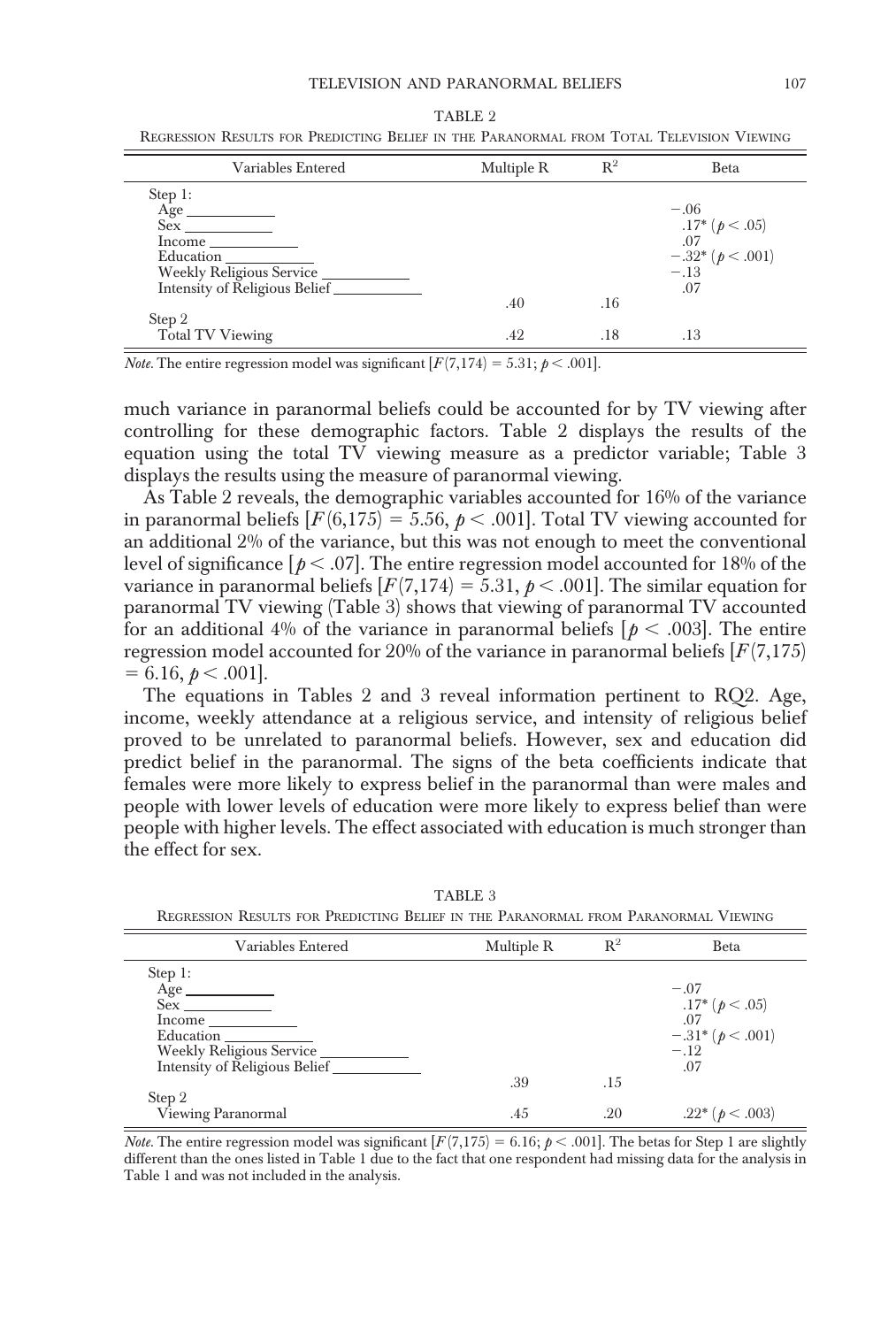| Variables Entered                                                             | Multiple R | $R^2$ | Beta                                                  |
|-------------------------------------------------------------------------------|------------|-------|-------------------------------------------------------|
|                                                                               |            |       |                                                       |
| Step 1:<br>$Age \_$<br>Sex<br>Income<br>Education<br>Weekly Religious Service |            |       | $-.05$<br>$.24*(p<.02)$<br>$-.02$<br>$-.18$<br>$-.04$ |
| Intensity of Religious Belief                                                 | .32        | .10   | .02                                                   |
| Step 2                                                                        |            |       |                                                       |
| Viewing Paranormal                                                            | .33        | . 11  | .09                                                   |

TABLE 4 REGRESSION RESULTS FOR PREDICTING BELIEF IN THE PARANORMAL FROM PARANORMAL VIEWING AMONG RESPONDENTS WHO REPORTED NO PRIOR EXPERIENCE WITH THE PARANORMAL

*Note:* The entire regression model was significant  $[F(7,119) = 2.04; p < .05]$ .

In order to investigate the resonance hypothesis implied in RQ1, we ran regression equations separately for respondents who reported prior experience with a paranormal event  $(n = 58; 29%)$  and for those who reported no prior experience  $(n = 138; 69\%)$ . These equations were set up in exactly the same way as the ones reported in Tables 2 and 3. When we used the measure of total TV viewing, the regression analyses revealed that after considering the demographic variables, viewing was unrelated to paranormal beliefs for both groups of respondents. However, when we used the measure of paranormal TV viewing, different results emerged for each group. Table 4 displays the results for the group who reported no prior experience with a paranormal event. Table 5 displays the results for the group who did report such an experience. As these tables reveal, viewing paranormal programs on TV was unrelated to paranormal beliefs for those who reported no prior experience with the paranormal. But for those who did report such an experience, viewing paranormal programs contributed an additional 11% of significant variance to the prediction of paranormal beliefs ( $p < .007$ ).

#### Discussion

Consistent with past research, Table 1 reveals that paranormal beliefs were certainly prevalent in the random sample we drew from the Midwestern city. If the influence of TV programs on an audience is likely to be greater among those who are

TABLE 5

REGRESSION RESULTS FOR PREDICTING BELIEF IN THE PARANORMAL FROM PARANORMAL VIEWING AMONG RESPONDENTS WHO REPORTED PRIOR EXPERIENCE WITH THE PARANORMAL

| Variables Entered                                                                                                       | Multiple R | $R^2$ | Beta                                                     |
|-------------------------------------------------------------------------------------------------------------------------|------------|-------|----------------------------------------------------------|
| Step 1:<br>Age $\_\_$<br><b>Sex</b><br>Income<br>Education<br>Weekly Religious Service<br>Intensity of Religious Belief |            |       | $-.12$<br>.09<br>.19<br>$-.46*(p-.002)$<br>.09<br>$-.02$ |
| Step 2                                                                                                                  | .50        | .25   |                                                          |
| Viewing Paranormal                                                                                                      | .60        | .36   | $.35*(p<.007)$                                           |

*Note:* The entire regression model was significant  $[F(7,47) = 3.79; p < .003]$ .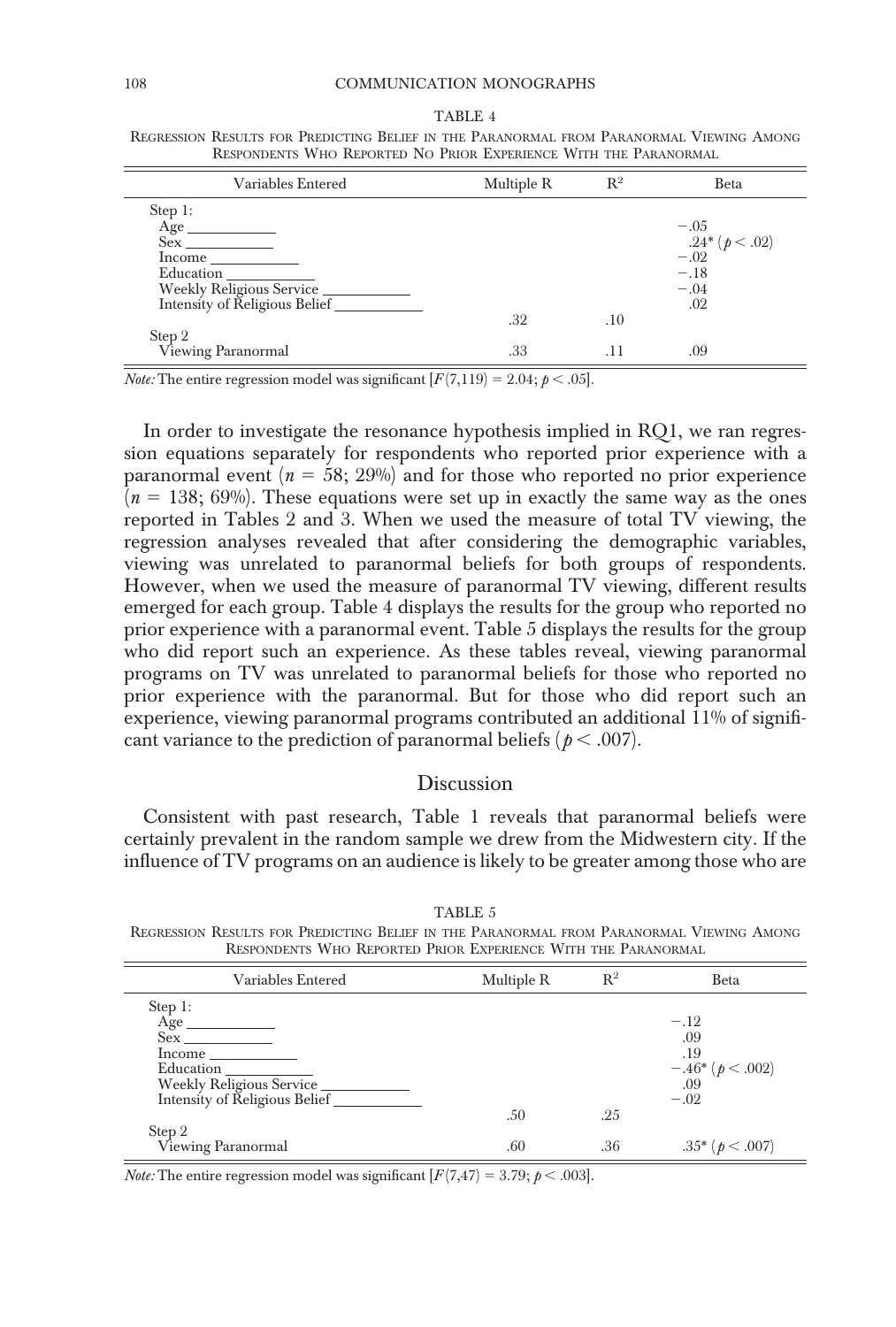undecided about a given phenomenon, then the percentages of respondents who expressed uncertainty about the paranormal are particularly important for the study of media impact. As the table shows, there are significant numbers of respondents in this category for most of the belief items. Of particular interest in Table 1 are the percentages of respondents who indicated uncertainty about various paranormal belief items. It seems reasonable to assume that in areas of uncertain belief, the mass media are potentially a more powerful source of influence. While the percentages of respondents who endorsed belief in the paranormal were relatively unchanged from the earlier survey reported by Sparks et al. (1997), the data continue to indicate widespread belief and uncertainty about the existence of paranormal phenomena. In such a cultural environment, media messages about the paranormal would seem to hold considerable potential to reinforce and change what people believe.

The first hypothesis was that television viewing (particularly viewing of paranormal programs) would be positively correlated with paranormal beliefs. This hypothesis was supported. As the regression equations reported in Tables 2 & 3 reveal, viewing paranormal programs accounts for a significant portion of variance in paranormal beliefs even after controlling for age, sex, income, education, and two different measures of religiosity. It is important to note that this result cannot be interpreted unequivocally as evidence for the impact of paranormal programming. Surveys of this type simply do not permit conclusions that establish causal direction. It is always possible that some unmeasured third variable accounts for the relationship that was observed. It is also possible that the relationship indicates that those who believe in the paranormal are more likely to view paranormal programs. While this is certainly a reasonable conjecture, it is also important to recall that the experimental evidence reviewed earlier clearly shows that exposure to paranormal programs affects beliefs. Of course, it is possible that the relationship is bidirectional. Future research should be designed to test the selective exposure hypothesis that believers in the paranormal seek out paranormal media.

RQ1 asked about the evidence regarding cultivation's resonance hypothesis. The earlier study by Sparks et al. failed to find any support for resonance. However, in the present study, evidence consistent with the resonance hypothesis did emerge. The relationship between media exposure to the paranormal and paranormal beliefs was present only for those respondents who reported personal experience with a paranormal event. This finding is completely counter to the one found in the earlier survey of the same community where the relationship held only for those who reported *no* personal experience with a paranormal event.

One approach to these conflicting findings is to compare the two surveys and focus on the differences between the two studies. As in any replication study, it is prudent for the investigators to make changes from the initial study in ways that might enhance the generalizability of the findings. In this study, we measured exposure to a greater number of paranormal programs (nine vs. four) than did Sparks et al. (1997). Perhaps the most significant difference in the measures that were used in the two studies is the fact that in the present study, there was a total of five paranormal programs (55% of the paranormal programming measure) that could be classified as fiction (*X-Files, Early Edition, Touched by an Angel, Profiler,* and *Millennium*) compared to only one such program (X-Files) in the earlier survey (25% of the paranormal programming measure). If the current measure of paranormal programming was heavily weighted toward fictional programs and the one used in the earlier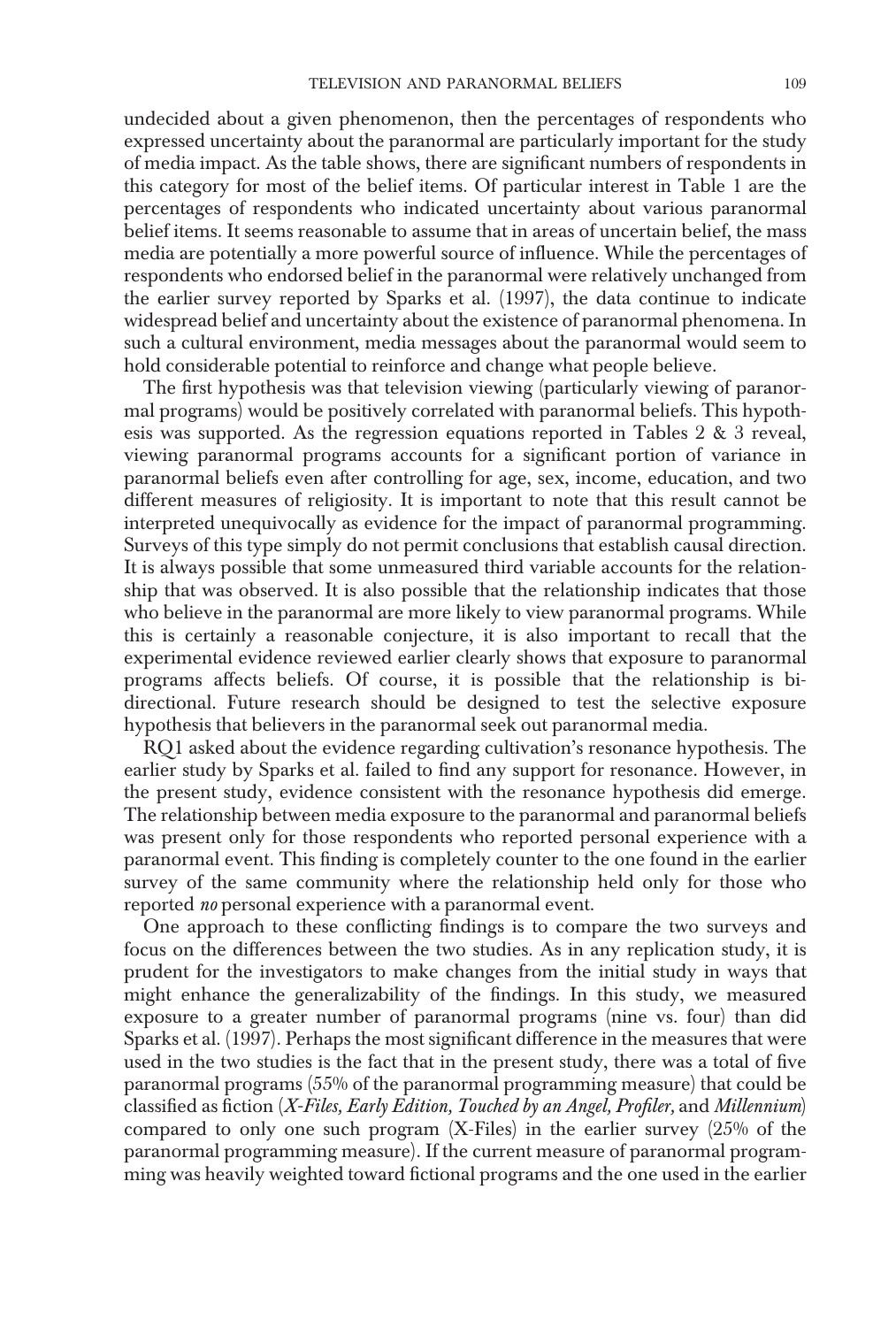survey was weighted more toward reality programs, this difference could play some role in the different pattern of findings uncovered in the two surveys. For example, it could be that the results reported in this study supporting the resonance hypothesis are more likely to hold when a measure of fictional programming is used. For respondents who reported a prior experience with the paranormal, fictional programs may constitute the "double-dose" of the paranormal message referred to in the resonance hypothesis. For those with no prior paranormal experience, viewing fictional paranormal programming does not constitute a double-dose, thus reducing the likelihood of a relationship between viewing these programs and belief in the paranormal. In the study by Sparks et al. (1997) that relied upon a measure of paranormal programs that was weighted toward reality programs, viewing of these programs was significantly related to paranormal beliefs for viewers with no prior experience with the paranormal. It could be that for these viewers, the reality of the depictions tends to be persuasive because the viewers have no personal experience to counter the "reality" depicted. The fact that Sparks et al. (1997) failed to confirm the resonance hypothesis for those with prior experience with the paranormal may suggest that when reality programs are involved, a different process takes place that overrides the cultivation process of resonance. Perhaps for these viewers, the apparent reality of the depictions triggers a cognitive process that involves contrast and comparison between the "real" experiences depicted in the media and the viewers' own private experiences. Perhaps these processes lead viewers to note the dissimilarities between the "real" experiences depicted in the media and personal experiences. In such cases, instead of a "double-dose" of the same message, viewers may process the media message as running counter to their own experiences.

If the above analysis has any merit, it suggests that future attention should be directed toward studying the role of fiction and reality programs in the cultivation of paranormal beliefs. It is interesting to note that Sparks et al. (1997) underscored the need to examine perceived realism of paranormal depictions as an important variable in understanding the impact of paranormal TV on paranormal beliefs. We believe it is important to re-emphasize this point. Following Potter's work on perceived reality (Potter, 1986, 1988), we expect that media impact in this domain might be dependent on such reality judgments. It is also the case that paranormal programming probably produces a much wider range of reality judgments than other types of programming (e.g., news programming). Therefore, it appears critical to examine this variable in future studies. Of course, this analysis is only one possible explanation for the conflicting results between the two studies, but it would appear to be a plausible explanation that is worth exploring in future investigations.

RQ2, which asked about the impact of demographic variables on paranormal beliefs, was evaluated in the regression equations. The findings that emerged in the regression equations were informative with respect to these variables. There was no evidence that age, income, weekly attendance at a religious service, or general intensity of religious belief were related to paranormal beliefs. This might not be surprising with respect to age or income, but the skeptical community has often associated religious belief with belief in the paranormal. However, our finding that neither of the measures pertaining to religion were predictors of paranormal belief is consistent with the findings of several other studies (Duncan, Donnelly, & Nichol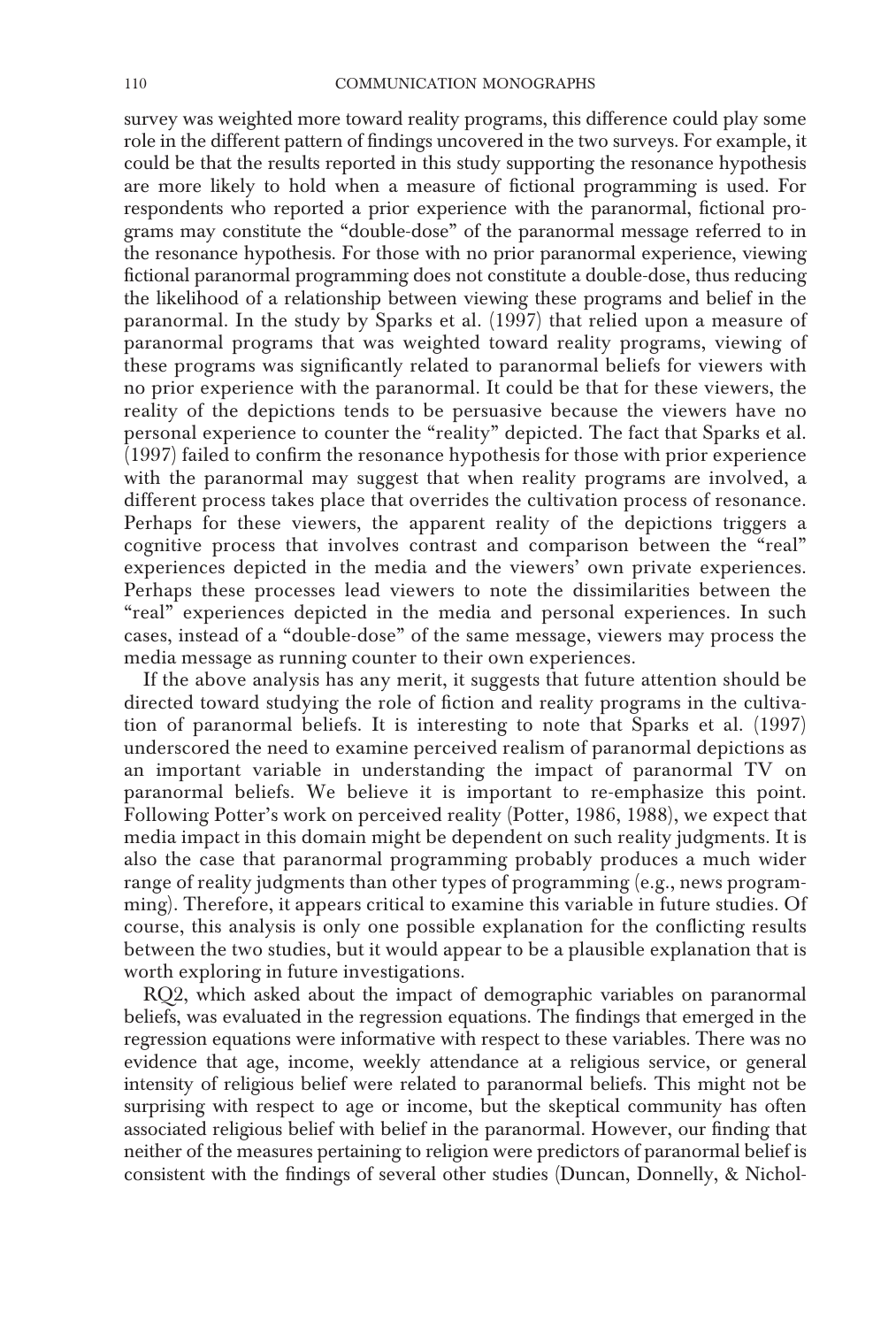son, 1992; Grimmer & White, 1990; Williams, Taylor, & Hintze, 1989). Data seems to be accumulating to suggest that the relationship between religious belief and paranormal belief may not be very strong. Undoubtedly, there are conceptual grounds for distinguishing between these two domains.

There was some evidence for a weak relationship between biological sex and belief in the paranormal; females showed a slight tendency to endorse paranormal beliefs more than males. There is some precedent in the literature for this finding (Wolfradt, 1997), but in general, the differences between males and females in this realm appear to be small. The largest relationship between paranormal beliefs and a demographic variable was found for level of education. As one might expect, individuals with higher levels of education were less likely to endorse paranormal beliefs. This finding appears to be consistent with the notion that education encourages the development of critical thinking skills that result in closer scrutiny and ultimate rejection of many paranormal claims. Consistent with this idea, Gray and Mill (1990) found a significant relationship between the application of critical thinking skills and rejection of paranormal beliefs.

The data accumulating on the relationship between media exposure and beliefs in the paranormal suggest that there may be an important media effect in this realm that has received relatively little attention from scholars of mass communication. It is important for future studies to replicate the findings that have been reported thus far and, in the case of the resonance hypothesis, seek to untangle the inconsistent results that have emerged to date. Like the survey reported by Sparks et al. (1997), this study has the strength of using a random sampling procedure of an entire city. This method is considerably stronger than one that appears frequently in the literature convenience samples of college students. The use of random samples of larger populations enables some meaningful generalization of research findings. Laboratory experiments and surveys of this type should continue to be useful tools for advancing our knowledge about the media's role in beliefs about paranormal phenomena.

#### Conclusion

Research on the influence of the media on beliefs in the paranormal is still in its infancy. The studies to date, including this one, demonstrate that this area of inquiry may hold considerable promise in advancing our understanding about media effects. One glaring hole in the current literature is the lack of any systematic content analysis of media content that focuses on paranormal themes. Clearly, this sort of study is overdue and stands to inform us about the prevalence of these themes in a systematic way. Ultimately, we believe that research on the media and paranormal beliefs stands to offer new insights about media effects as well as the way individuals form their basic belief systems. There may also be implications for the design of educational curricula on critical thinking and the media. In the final analysis, we believe that paranormal beliefs and the media's role in cultivating or discouraging them is a critical topic for mass communication scholars to understand well. Society is shaped by what people believe. If the media play a central role in encouraging people to adopt beliefs about reality that are unsubstantiated, there may well be widespread implications for future society that are incalculable at the present time.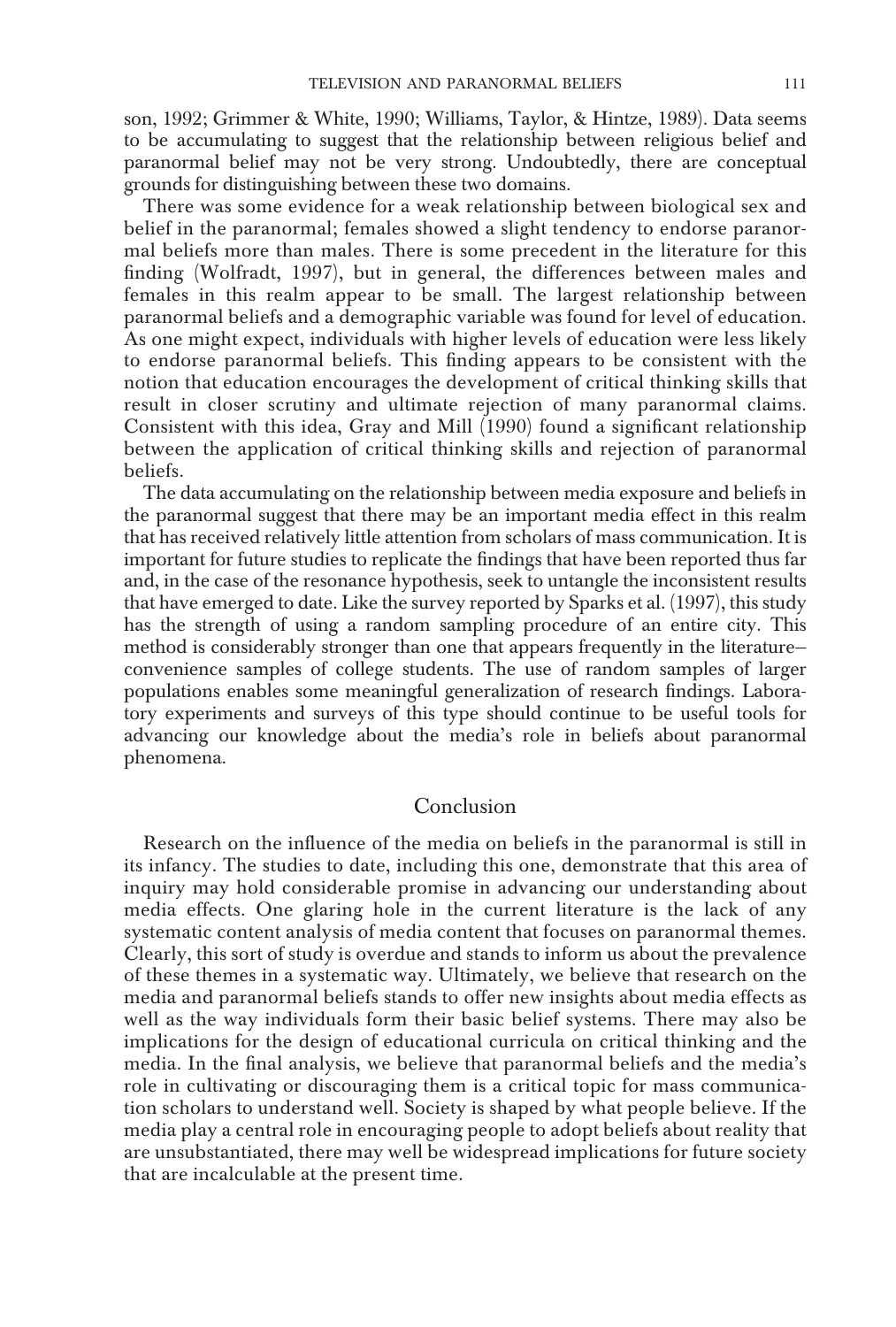#### Notes

<sup>1</sup>Robert Kiviat is a Hollywood producer who has worked on a number of programs that deal with the paranormal. His most famous work is probably the "Alien Autopsy" series produced for the FOX network. In a series of programs, Kiviat shows footage of an alien autopsy that supposedly originated from the now infamous Roswell incident in the late 1940s. Over the series of programs, it becomes clear that there is good reason to conclude that the film is a hoax. Kiviat takes primary responsibility for investigating the film's origins and for tracking down the evidence that led to the verdict that the film was a hoax. <sup>2</sup>

 $T$ The sample was random with respect to the numbers dialed, but not with respect to the people living in the household contacted. Unless the person answering the phone was under 18-years of age, the interview was presented to the person who answered the phone. Persons under 18-years old were not used due to the additional contingencies of parental permission that would have been involved in order to satisfy guidelines for ethical treatment of human subjects. In the case of 5 respondents, data on sex was not collected. The city used for the sample was the same one used in the study by Sparks et al. (1997). It has a population of about 50,000

with a very small minority population (i.e., less than 2% of any particular minority group).<br><sup>3</sup>Although "uncertainty," "belief," and "disbelief" appear to be categories on a nominal scale, they clearly represent levels of certainty in the belief system such that the scales are at least ordinal. In this respect, the scale is no different than any 5-point scale that calls for an indication of agreement with an attitude statement. Although strictly qualifying as only ordinal measures, such scales are commonly treated as if they are interval. A long history of statistical testing reveals that in most cases, treating ordinal level data as if it were interval level causes few differences of consequence in the data analysis.

# References

Alcock, J.E. (1981). *Parapsychology: Science or magic?* Oxford, England: Pergamon Press.

- Arkes, H.R., Hackett, C., & Boehm, L. (1989). The generality of the relation between familiarity and judged validity. *Journal of Behavioral Decision Making, 2,* 81–94.
- Bacon, F.T. (1979). Credibility of repeated statements: Memory for trivia. *Journal of Experimental Psychology: Human Learning and Memory, 5,* 241–252.
- Begg, I., & Armour, V. (1991). Repetition and the ring of truth: Biasing comments. *Canadian Journal of Behavioral Science, 23,* 195–213.
- Begg, I.M., Anas, A., & Farinacci, S. (1992). Dissociation of processes in belief: Source recollection, statement familiarity, and the illusion of truth. *Journal of Experimental Psychology: General, 121,* 446–458.
- Doob, A.N., & Macdonald, G.E. (1979). Television viewing and fear of victimization: Is the relationship causal? *Journal of Personality and Social Psychology, 37,* 170–179.
- Duncan, D.F., Donnelly, J.W., & Nicholson, T. (1992). Belief in the paranormal and religious belief among American college students. *Psychological Reports, 70,* 15–18.
- Evans, C. (1973). Parapsychology—what the questionnaire revealed. *New Scientist, 25,* 209.
- Feder, K.L. (1984). Irrationality and popular archaeology. *American Antiquity, 49,* 525–541.
- Gallup, G.H., & Newport, F. (1991). Belief in paranormal phenomena among adult Americans. *Skeptical Inquirer, 15,* 137–146.
- Gerbner, G., Gross, L., Morgan, M., & Signorielli, N. (1986). Living with television: The dynamics of the cultivation process. In J. Bryant & D. Zillmann (Eds.), *Perspectives on media effects* (pp. 17–40). Hillsdale, New Jersey: Lawrence Erlbaum.
- Gerbner, G., Gross, L., Morgan, M., & Signorielli, N. (1994). Growing up with television: The cultivation perspective. In J. Bryant and D. Zillmann (Eds.), *Media effects: Advances in theory and research* (pp. 17–41). New Jersey: Lawrence Erlbaum.

Gersh, D. (March 18, 1987). Disclaiming horoscopes. *Editor an Publisher,* 22–23.

- Gray, T., & Mill, D. (1990). Critical abilities, graduate education (Biology vs. English), and belief in unsubstantiated phenomena. *Canadian Journal of Behavioural Science, 22,* 162–172.
- Gray, K., & Sparks, G.G. (1996). [A Content Analysis of Paranormal Events on Prime-Time Television.] Unpublished raw data.
- Grimmer, M.R., & White, K.D. (1990). The structure of paranormal beliefs among Australian psychology students. *Journal of Psychology, 124,* 357–370.
- Groth-Marnat, G., & Pegden, J.A. (1998). Personality correlates of paranormal belief: Locus of control and sensation seeking. *Social Behavior & Personality, 26,* 291–296.
- Hasher, L., Goldstein, D., & Toppino, T. (1977). Frequency and the conference of referential validity. *Journal of Verbal Learning and Verbal Behavior, 16,* 107–112.
- Hawkins, R.P., Pingree, S., & Adler, I. (1987). Searching for cognitive processes in the cultivation effect: Adult and adolescent samples in the United States and Australia. *Human Communication Research, 13,* 553–577.
- Heard, K.V., & Vyse, S.A. (1999). Authoritarianism and paranormal beliefs. *Imagination, Cognition & Personality, 18,* 121–126.